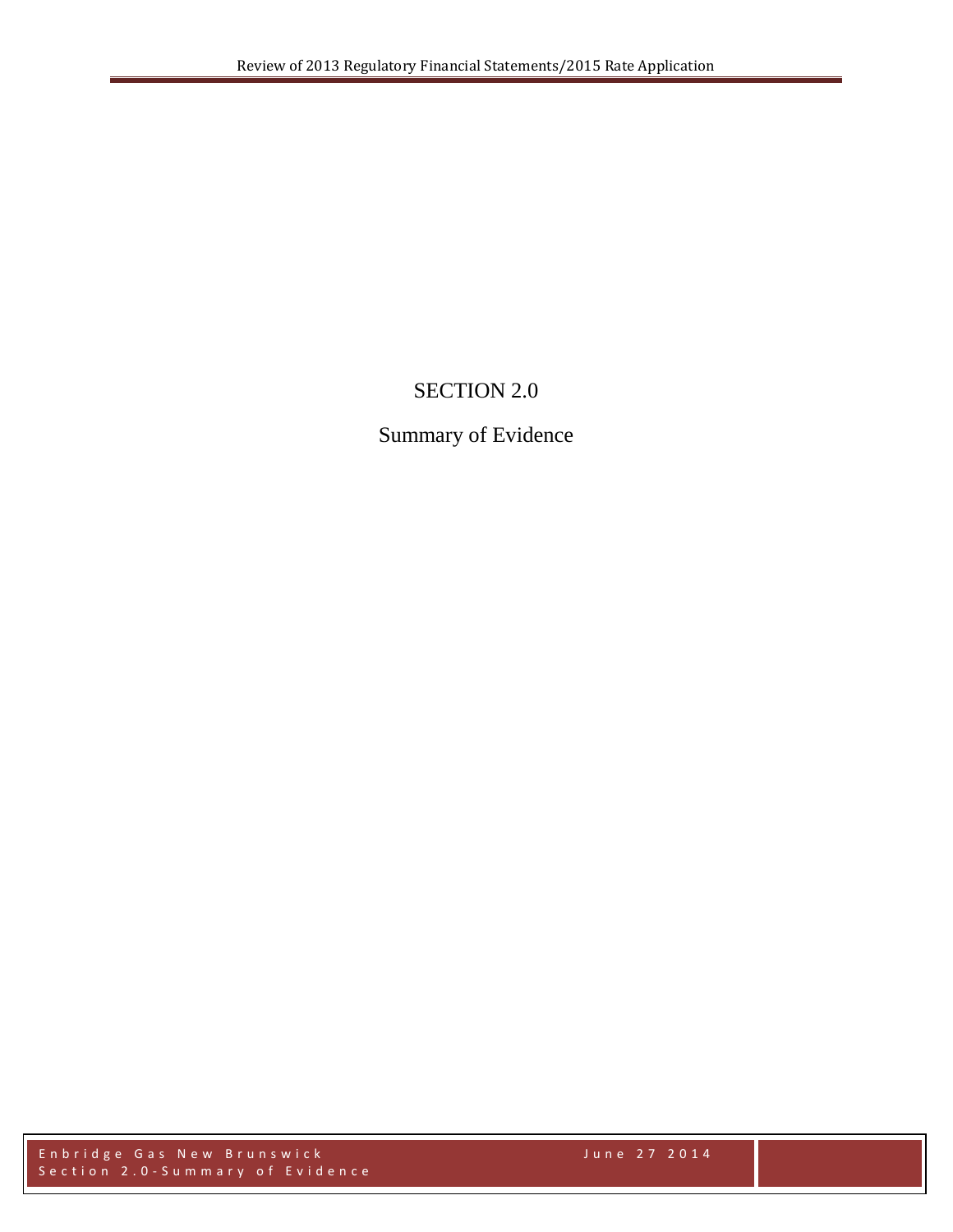### **2.0 Summary of Evidence**

Enbridge Gas New Brunswick Limited Partnership, as represented by its general partner Enbridge Gas New Brunswick ("EGNB") has filed this rate application ("Application") in accordance with the *Gas Distribution Act, 1999* ("GDA"), the *Energy and Utilities Board Act* and the *Rates and Tariffs Regulation* ("Regulation") and its 2013 Regulatory Financial Statements in accordance with prior decisions of the New Brunswick Energy and Utilities Board ("Board")*.* 

# Minimum Filing Requirements

In its April 17, 2014 Decision, the Board addressed the issue of Minimum Filing Requirements ("MFR") at page 30:

"The Board has carefully considered the submissions of the parties. EGNB is ordered to propose minimum filing requirements to the Board at a date to be set by the Board."

At the time of filing this Application, EGNB has not received formal direction from the Board with regards to MFR. In an effort to be proactive, facilitate a more timely filing process, and eliminate a second round of interrogatories, EGNB has compiled an additional section of evidence. These additional filings can be found in Section 9 - Additional Evidence. In compiling the proposed additional information, EGNB took into consideration evidence prepared by Robert Knecht, expert for the Public Intervenor in EGNB's last rate application, suggestions from Board staff, as well as previous interrogatories.

#### Budget 2015

A utility's cost of service rates are typically established to align with the fiscal year of the utility. This allows the utility to properly prepare annual forward year projections of costs and throughput, which are the key inputs to establish cost of service rates, and thereby align such projections with the rate setting period.

The revenue requirement used to determine the rates in this Application is based on EGNB's 2015 Budget. The 2015 Budget and supporting documentation can be found in Section 3.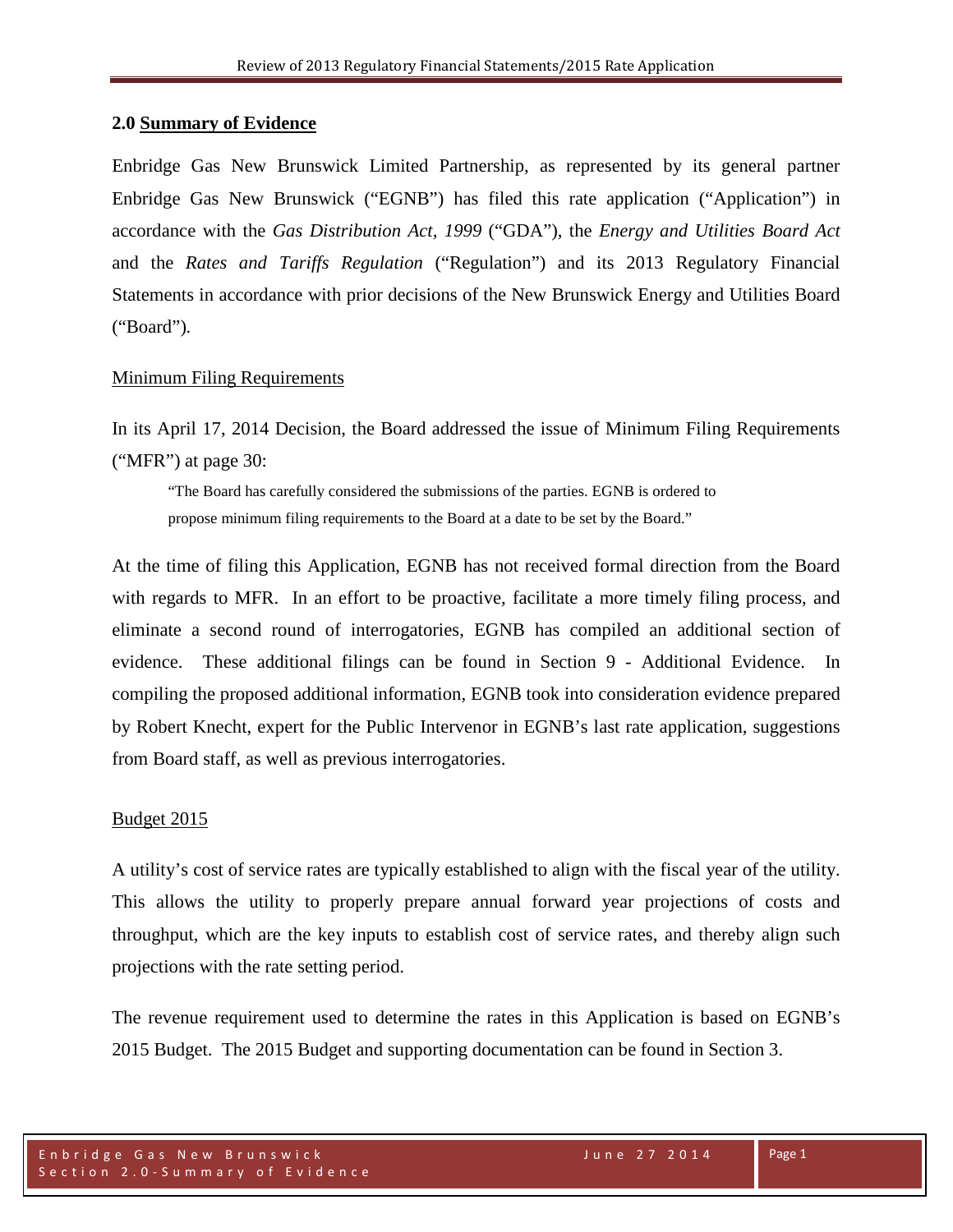#### 2013 Regulatory Financial Statements

EGNB's 2013 Regulatory Financial Statements have been included in this Application and EGNB is applying for approval of them by the Board. The 2013 Regulatory Financial Statements can be found in Section 4.

#### Market Based Rates

The market based rates and tariffs presented in this Application are based on (a) the current market based methodology approved by the Board prior to January 1, 2012 and (b) Section 4(2) of the Regulation. Section 4(2) provides that in determining rates and tariffs when utilizing the market based method or technique, the Board shall use electricity as the alternative energy source and ensure a target annual savings level of 20% at the time of setting rates for the Small General Service class, and use No.2 Heating Oil as the alternative energy source and ensure a target annual savings level of 15% at the time of setting rates for those classes of customers other than the Small General Service class.

In the 2015 Rate Application, EGNB is proposing a change to the composition of customers in the Small General Service class as a result of the following direction from the Board in the April 17, 2014 Decision, at pages 21 and 22:

"… EGNB is directed to re-examine how the SGS rate will be set in the future. Clearly the composition of the members in this class creates a difficulty in accomplishing the stated legislative and regulatory objective…. As a result, EGNB is directed to develop a proposal, reflecting a division of the SGS class into sub-classes, so that this issue can be resolved. In the event EGNB wishes to propose an alternative solution, in addition to the one described herein, the Board will consider the same."

This application includes a re-examination of the SGS class along with a proposed rate class design. EGNB has proposed the removal of all commercial customers from the SGS rate class which will create a more homogenous SGS class, with only residential customers. This allows for better alignment to the residential electric rate and a target annual 20% savings against electricity for the typical residential customer at the time of setting rates. This eliminates the need to use a blended rate approach, as was submitted to the Board in EGNB's 2014 Rate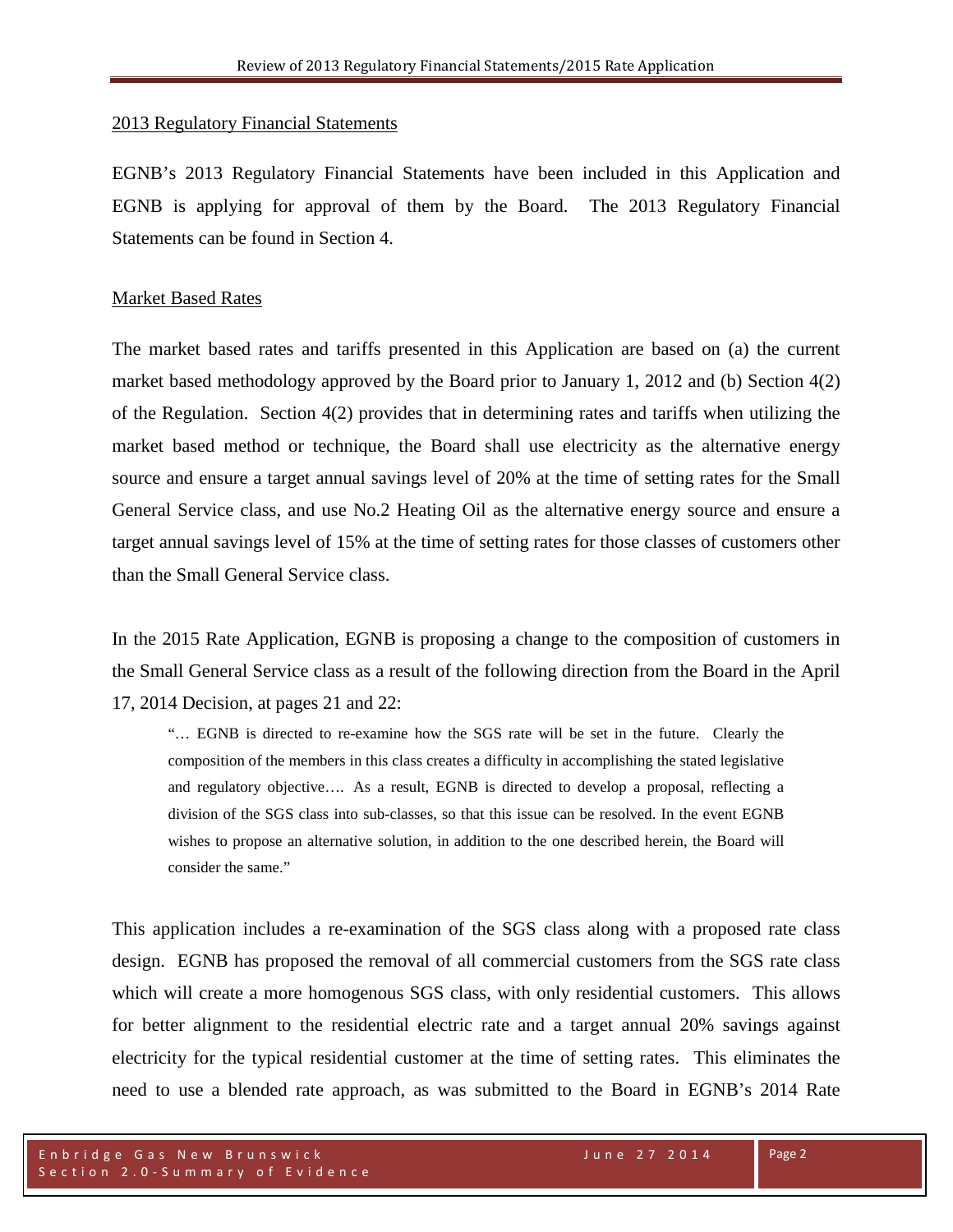Application. EGNB believes this proposal will address all of the concerns outlined by the Board and provide further support for the elimination of rate riders.

The market based rates and tariffs have been calculated for EGNB's rate classes and the supporting documents for the market based rate calculations can be found in Section 5.

#### Cost of Service Rates

The Cost of Service ("COS") distribution rates and tariffs presented in this Application are based on (a) the COS methodology approved by the Board in the December 21, 2010 COS Study Decision with adjustments to reflect decisions of the Board since that time; and (b) Section 4(1) of the Regulation. Section 4(1) requires the adoption of the cost of service method or technique, provided that the rates and tariffs for any class of customers shall not exceed the rates and tariffs that would apply to that class of customers if determined through the application of the market based method or technique.

The COS distribution rates have been determined for EGNB's rate classes and the results of the 2015 COS study are presented in Section 6.

# Market Based vs. COS Rates

EGNB is proposing the following process, which is consistent with the 2014 Rate Application, for comparing market based rates to COS rates and establishing distribution rates commencing January 1, 2015.

The distribution rates for each of EGNB's rate classes have been calculated using the market based formula and determined using the 2015 COS study. In the table below, the COS distribution rates are compared to the market based distribution rates calculated for the EGNB rate classes. The 2015 COS study indicates that the distribution rates for the Small General Service class far exceed the market based rates. Therefore, the SGS market based rate has been proposed. The distribution rates for all other classes are based on the 2015 COS study and rate design (discussed below) as those rates are lower than the applicable market based rates.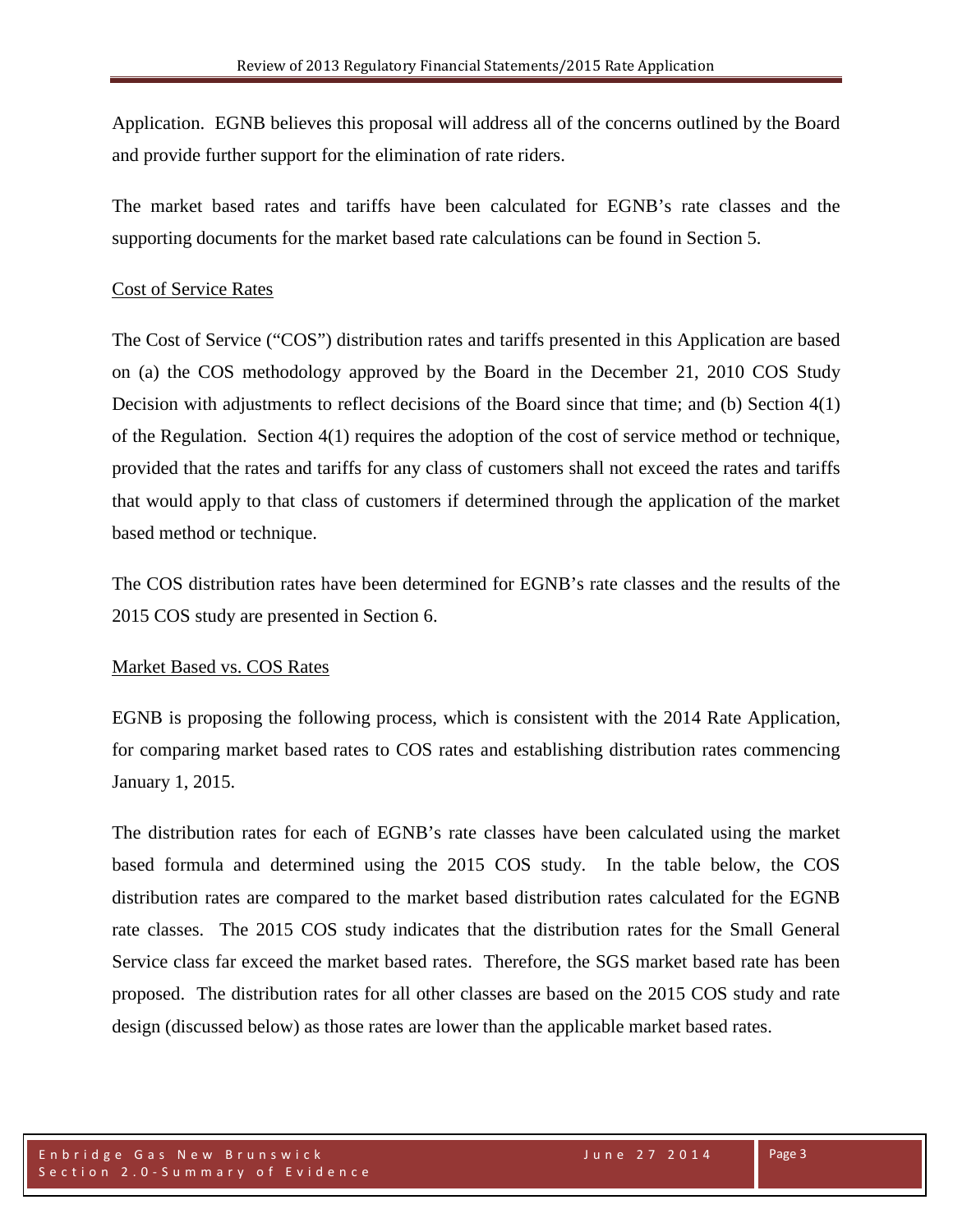| <b>Rate Class</b>                          | <b>Market Based</b><br>Rate<br>(\$/GJ) | Cost of<br><b>Service</b><br><b>Study Rate</b><br>(S/GJ) | <b>Adjusted</b><br><b>COS Rate</b><br>(incl. Rate<br>Design)<br>(\$/GJ) | <b>Filed</b><br>Rate<br>(\$/GJ) |
|--------------------------------------------|----------------------------------------|----------------------------------------------------------|-------------------------------------------------------------------------|---------------------------------|
| <b>Small General Service</b>               | 7.4045                                 | 24.7524                                                  |                                                                         | 7.4045                          |
| <b>Mid-General Service</b>                 | 15.3435                                | 12.7762                                                  | 13.4150                                                                 | 13.4150                         |
| <b>Large General Service</b>               | 15.0374                                | 4.8065                                                   | 8.7472                                                                  | 8.7472                          |
| <b>Contract General Service</b>            | 9.6033                                 | 5.3068                                                   | 7.0581                                                                  | 7.0581                          |
| <b>Industrial Contract General Service</b> | 9.4689                                 | 2.7210                                                   | 3.9727                                                                  | 3.9727                          |
| <b>Off-Peak Service</b>                    | 11.5076                                | 2.5294                                                   | 5.0588                                                                  | 5.0588                          |

#### Rate Design

In order for rates to be just and reasonable, they have to allow EGNB the opportunity to fully recover its revenue requirement, including its approved rate of return.

The proposed rate design allows EGNB to fully recover its 2015 revenue requirement. The rationale for the rate design can be found in Section 7. In the event that the Board determines that less of EGNB's 2015 revenue requirement is to be recovered from one or more of EGNB's rate classes, the rates for one or more of the other rate classes must be increased to allow recovery of any shortfall in its 2015 revenue requirement that would otherwise result.

A comparison of the 2014 approved rates (effective May 1, 2014) to 2015 proposed rates indicates significant reductions in the overall bills for the typical customers in the Small General Service and Mid-General Service classes and a modest increase in the overall bills for the typical customers in all other classes. The table below outlines the percent changes expected for the typical customer in each class.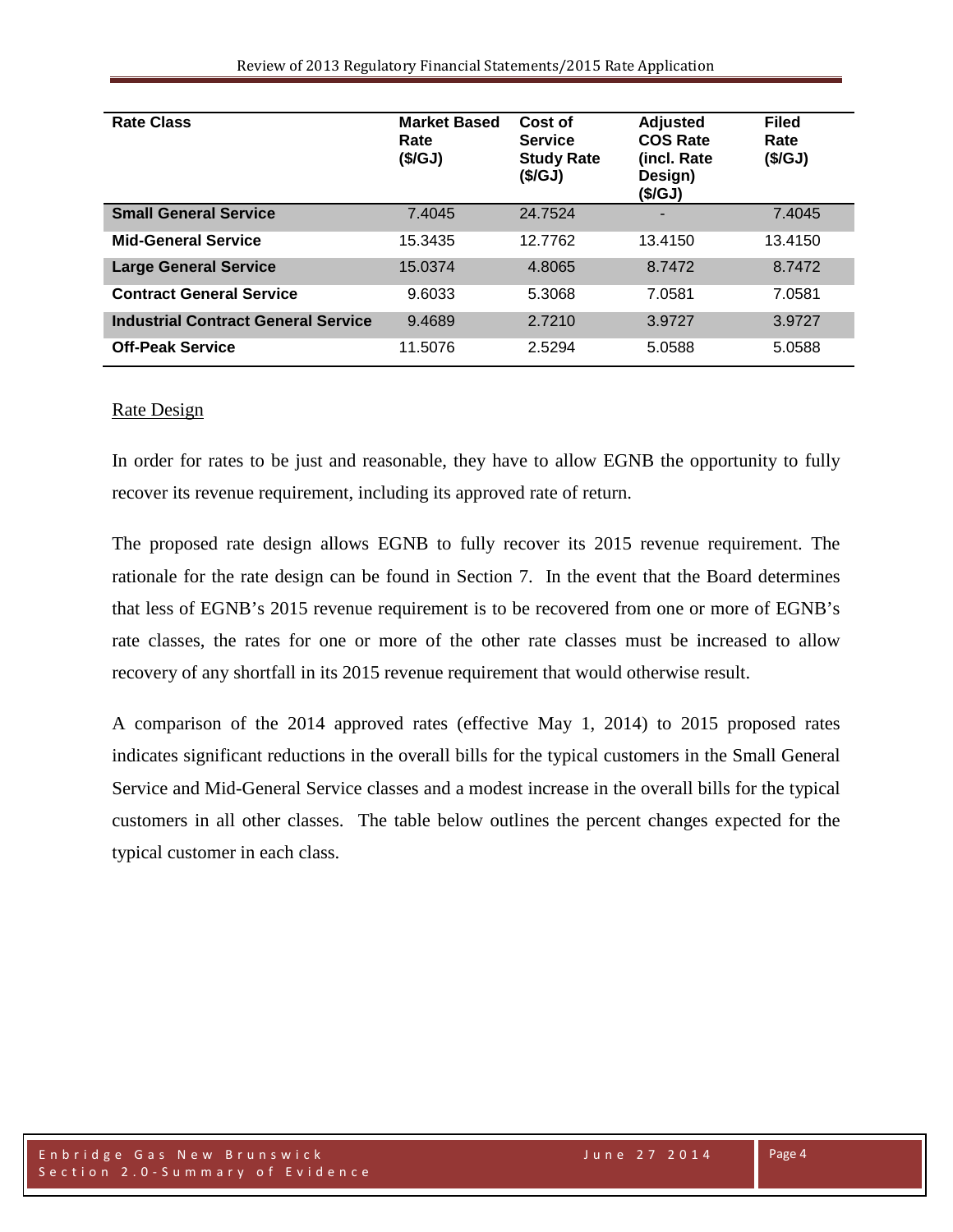| <b>Class</b> | <b>Profile</b><br>(GJs) | <b>Current Rate</b><br>(Annual Cost) | 2015 Proposed Rate<br>(Annual Cost) | % Change |
|--------------|-------------------------|--------------------------------------|-------------------------------------|----------|
| <b>SGS</b>   | 85                      | 2,137<br>\$                          | \$<br>1,725                         | $-19.3%$ |
| <b>MGS</b>   | 505                     | \$<br>14,062                         | \$<br>13,074                        | $-7.0%$  |
| <b>LGS</b>   | 3653                    | \$<br>80,507                         | \$<br>83,161                        | 3.3%     |
| <b>CGS</b>   | 8477                    | \$<br>163,000                        | \$<br>169,139                       | 3.8%     |
| <b>ICGS</b>  | 196543                  | \$3,271,575                          | \$3,298,598                         | 0.8%     |

Based on 2015 Forecasted EUG

#### Rate Rider

When the use of rate riders was initially approved in the Board's June 23, 2000 Decision, all of EGNB's distribution rates were determined using the market based method and EGNB had a fully functioning deferral account. In its September 20, 2012 Decision, the Board ruled that it would no longer permit the use of rate riders in classes where rates have been set using the cost of service method. However, the Board continued to permit the use of rate riders for classes whose rates have been set using the market based method.

Since the enactment of the Regulation, the distribution rates requested by EGNB in a rate application are based on a forward looking calendar year and are designed to allow EGNB to recover its revenue requirement over that period of time. Any decrease in the approved distribution rates during that calendar year would result in a revenue shortfall that EGNB no longer has any way to recover. As a result, in EGNB's 2014 Rate Application, EGNB took the position that the use of rate riders is no longer appropriate and proposed to discontinue the use of rate riders. The Board responded to EGNB's request at page 30 of its April 17, 2014 Decision:

"Until the SGS class has been redefined, it is difficult to determine if natural gas continues to be a competitive energy source for these customers. Redefining the SGS class may, in effect, result in a situation where rate riders no longer have a useful role."

Proposed changes to the EUG price calculation facilitate a more timely recovery of the Purchase Gas Variance Account. The EUG price used in this application to determine market based rates is more reflective of market pricing pressures historically seen in winter months, resulting in a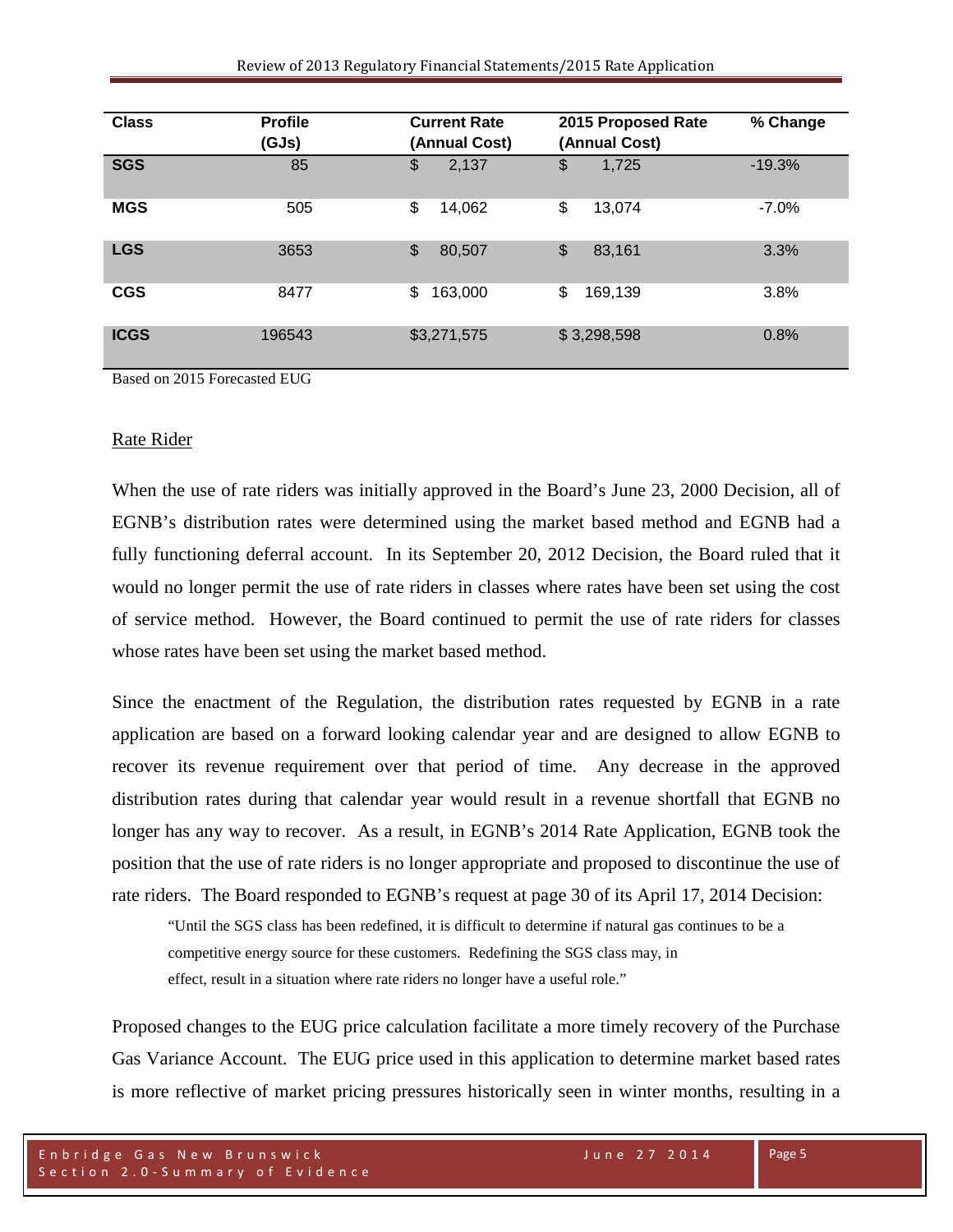slightly higher average EUG rate, and therefore lower market based rates. As a result of that change, together with the proposed changes to the SGS rate class composition, the creation of a residential only class, the elimination of the blended SGS rate class approach, and the Board's decision to now require EGNB to make annual rate filings which ensures SGS rates are reassessed on an annual basis, EGNB believes that it has satisfied the Board's concerns and is requesting that going forward the use of rate riders be discontinued.

# Revenue Smoothing Mechanism ("RSM")

In order to provide EGNB a better opportunity to achieve its 2015 revenue requirement, while also safeguarding customers against EGNB over-earning in 2015 as a result of events such as colder than forecasted weather, a RSM is being proposed. This mechanism would consist of adjusting the authorized rates upwards or downwards the following month in order to generate the authorized level of revenue per rate class for the 2015 test year. This mechanism would be used in the SGS, MGS and LGS rate classes. Additional information on the RSM can be found in Section 7.

#### Agent Billing and Collections ("ABC") Revenue

EGNB continues to provide Agent Billing and Collection services to any service provider applying to use EGNB's billing and/or collection services. EGNB is proposing to increase the current rates by a modest percentage (equivalent to the budget assumed cost of living increase of 1.9%) to recognize the increases in costs to provide these services. The table below outlines the proposed changes to the current ABC rates:

| <b>ABC Billing</b><br><b>Rates</b> | 2015<br>Rates |   | <b>Current</b><br>rates | Rate<br>Increase |      |
|------------------------------------|---------------|---|-------------------------|------------------|------|
| SGS                                | \$<br>1.32    | S | 1.30                    | S                | 0.02 |
| <b>MGS</b>                         | 2.29          |   | 2.25                    |                  | 0.04 |
| <b>LGS</b>                         | 5.35          |   | 5.25                    |                  | 0.10 |
| <b>CGS</b>                         | 4.38          |   | 4.30                    |                  | 0.08 |
| <b>ICGS</b>                        | 4.38          |   | 4.30                    |                  | 0.08 |
| <b>OPS</b>                         | 4.38          |   | 4.30                    |                  | 0.08 |